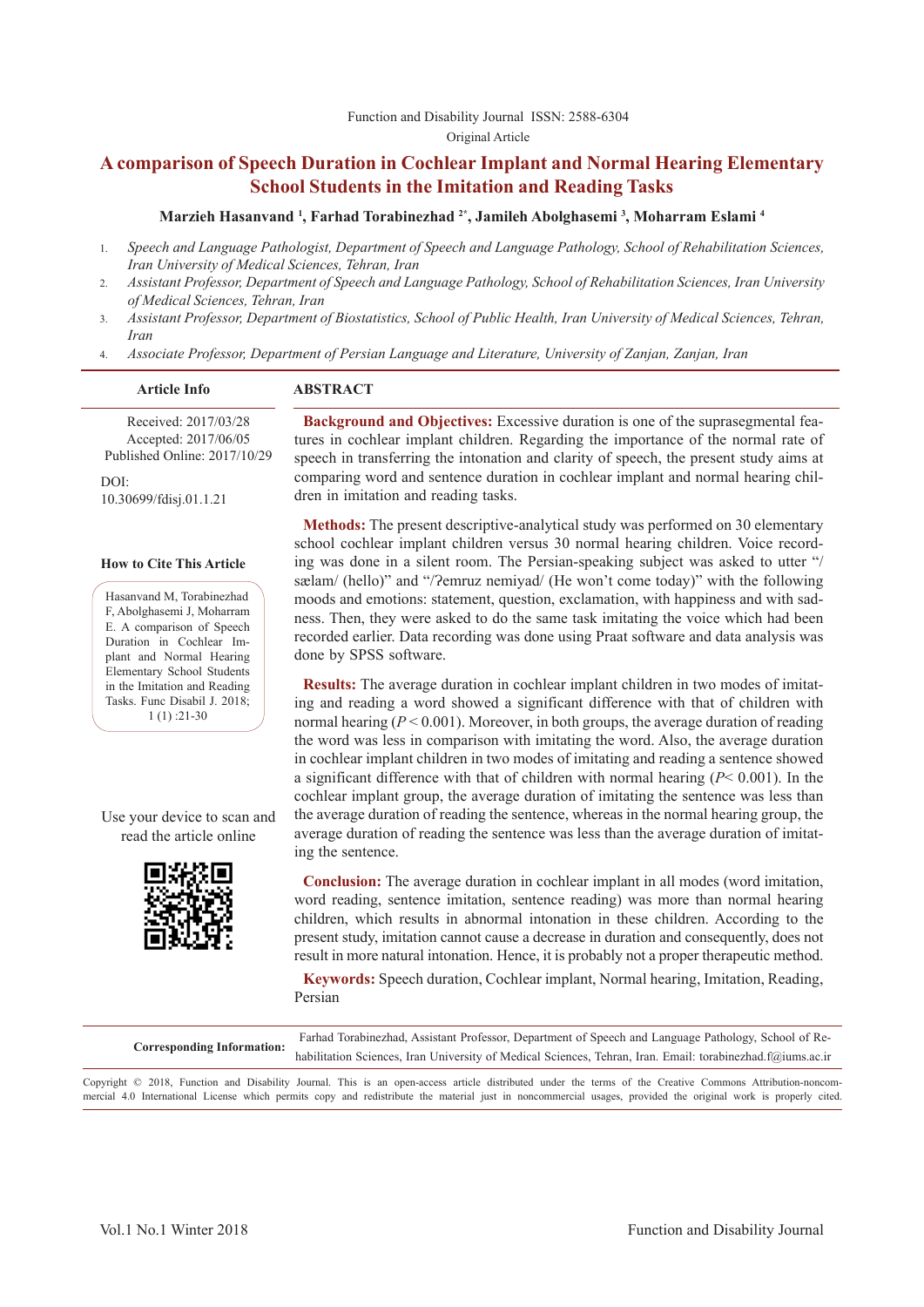## **Introduction**

One of the most important senses to acquire speech is hearing. Researchers believe that the infant is able to process sounds around him from birth, so that he will be able to acquire speech and learn the language by reliance on the sense of hearing (Werner, 2007). In children with hearing impairment, the deficiency in verification of audible information, particularly in pre-lingual period, leads to speech disorders. The reason is that in addition to neurotic-muscular control, hearing is essential for the appropriate performance in oral communication (Coelho, Brasolotto, Bevilacqua, Moret & Júnior, 2015). Therefore, the reinforcement of hearing has been emphasized in children with hearing impairment (Abbasian Nik, Hassanzadeh, & Ghobaribonab, 2013). In recent years, progress in technology and hearing-aid equipment has paved the way to enhance hearing performance.As a result, this also reinforced linguistic skills as well as speech (Ashoori, Hasanzadeh, & Pourmohamadreza Tajrishi, 2013). Cochlear implant is a kind of common surgery in the world which is used to reinforce the sense of hearing in people with intense or deep hearing impairment. The operation includes implanting an electronic device inside the inner ear that functions as hearing aid equipment for them (Shankar, 2015). This device enables many congenial or pre-lingual deaf children to hear and understand speech and acquire their mother language (Wang, Trehub, Volkova, & van Lieshout, 2013). Since cochlear implant is a hearing substitute whose most specific advantage is hearing and perceiving sounds and consequently leading to better and more natural production of speech sounds, it is best that this operation be done at an earlier ages (Roohparvar, Bijankhan, Hasanzadeh, & Jalaie, 2010). Cochlear implant facilitates perception of speech and gives a substantial help to the advancement of different aspects of speech production, including increasing speech clarity, consonant production, vowel production, and speech prosody (Jafary, 2012).

Prosody is defined as the suprasegmental feature of speech. Speech intonation is one of the most important components of speech prosody whose parameters

include fundamental frequency, intensity, and duration (Chin, Bergeson, & Phan, 2012). Every moment, hearing feedback is important in controlling the suprasegmental features of speech such as fundamental frequency, intensity, and duration (Angelocci, Kopp, & Holbrook, 1964). Children with normal hearing acquire speech prosody features before they could utter two-word phrases and are able to produce falling intonation properly up to 80 percent (Snow, 2001). However, imperfect hearing feedback in children with hearing impairment hinders them from forming normal intonation (Chin, 2012). Despite the mentioned advantages of cochlear implant, children with cochlear implant display major defects in the production of prosody, particularly intonation (Nakata, Trehub, & Kanda, 2012) because such devices provide limited information concerning the temporal and categorical features of speech (Wang, Trehub, Volkova, & van Lieshout, 2013; Nakata, Trehub, & Kanda, 2012).

Some suprasegmental errors that occur in children with hearing impairment include: excessive duration, low rate of speech, and abnormal changes of intonation (Hide, Gillis, & Govaerts, 2007; Bochner, Snell, & MacKenzie, 1988; Lenden & Flipsen, 2007). Duration means the time needed to produce each unit of language or a speech sample which is calculated by millisecond and is one of the major components of speech intonation that if damaged, the speech produced by impaired hearing becomes significantly unclear (Jafary, Yadegari, & Torabineghad, 2014; Cruttenden 1997; Mardani, Safaeyan, Tavakoli, Sobhani, & Ghaemi, 2014). By using duration, some paralinguistic information like confirmation and denial could be realized (Ishi, Ishiguro, & Hagita, 2008). In some languages such as Arabic, duration functions as a phoneme component which leads to semantic contrast, whereas in Persian the duration is only a phonetic feature which leads to changes in intonation (Nikravesh, Torabinezhad, Ghorbani, & Keyhani, 2012).

Despite the importance of duration in intonation and clarity of speech in children with hearing disorders, a few researches in this field have been carried out in recent years in IRAN. For instance, Kord et al. investigated the acoustic correlations of intonation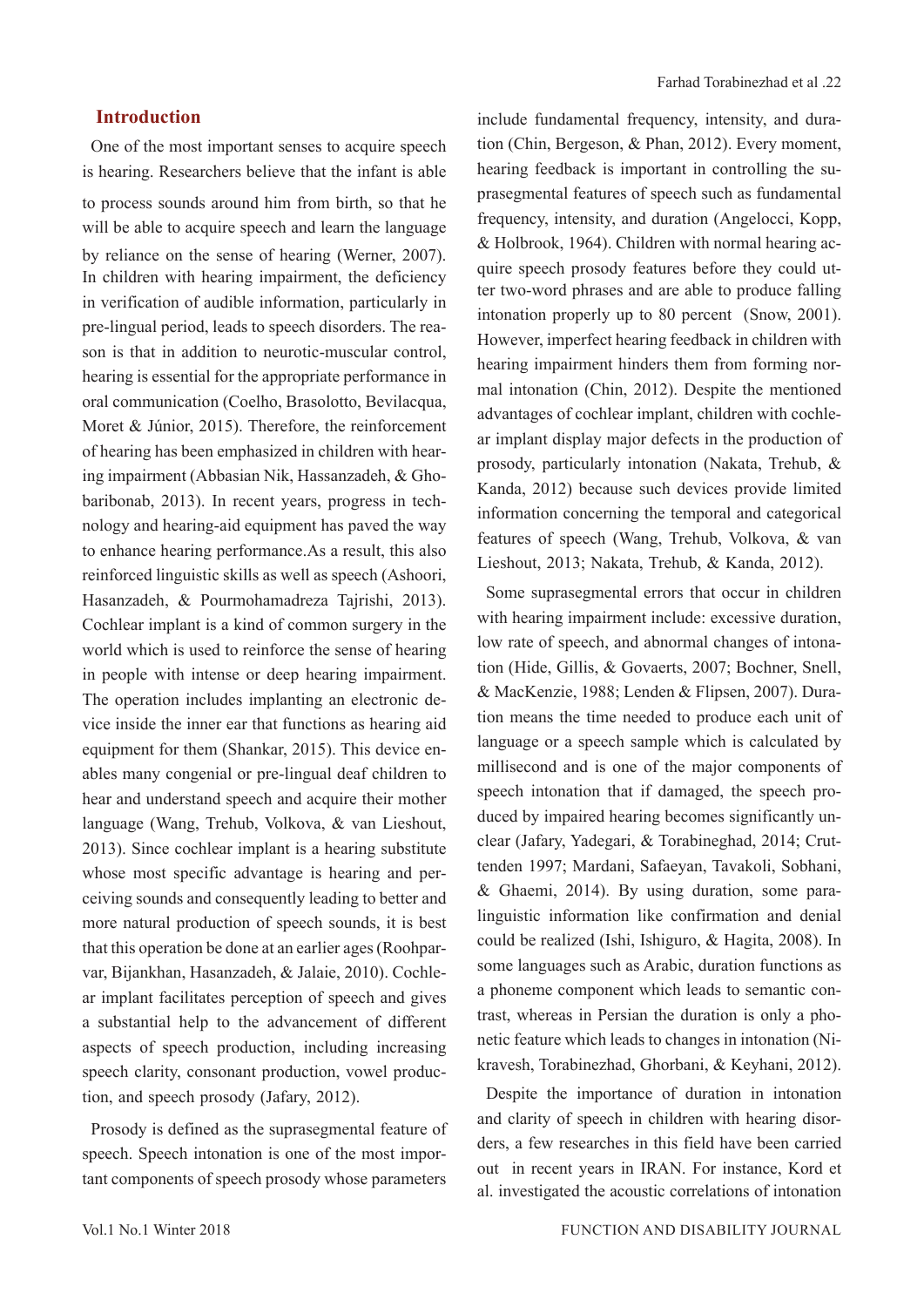in sentences and statements in 50 elementary school students. According to the findings of their research, speech duration in cochlear implant children is significantly more than normal children (Kord, Shahbodaghi, Khodami, Nourbakhsh, & Jalaei, 2013). Jafary et al. compared vowel duration in Persian, in 20 pre-lingual cochlear children and 20 normal hearing children aged 5-9 years old. The words included /bid/, /bed/, /bud/, / bod/, /bad/ & /bæd/. The results showed that duration of 6 Persian vowels in cochlear implant children was longer than the duration of the same vowels in normal children (Jafary, Yadegari, & Torabineghad, 2014). In a study, Clark showed that the duration and pause in utterances of cochlear implant children is more than in normal children, particularly as the number of syllables increases (Clark, 2007). Vandam et al. showed that vowel duration in words in children with hearing aids and cochlear implant is longer than that of normal children, while children with hearing aids and cochlear implants did not perform differently from each other (Vandam, Ide-Helvie, & Moeller, 2011). Also, Uchanski and Geers realized that vowel duration in sentences in cochlear implant children is 132 milliseconds longer than vowel duration with normal hearing (Uchanski & Geers, 2003). In a study, O'Haplin showed that speech length in cochlear implant children is significantly longer than in normal children (O'Halpin, 2010). Levitt and Osberger showed that vowel duration in continuous speech in children with hearing problems is longer than vowel duration in normal children (Osberger & Levitt, 1979).

The present study aims at studying and comparing word and sentence duration in cochlear implant and normal hearing elementary school students in the tasks of reading and imitation. Two tasks were chosen so as to find an answer to the following question: does giving the right pattern in the form of imitation cause a change in speech duration of cochlear implant children?

## **Material and Methods**

The current study is descriptive-analytic and it is applied through a cross-sectional and non-interventional investigation done on 30 cochlear implant (10.3  $\pm$  0.39) and 30 normal hearing  $(10 \pm 0.31)$  elementary school students. The samples were selected from children who referred to MAHASH clinic as well as the children who were studying in hearing impairment schools and children attending normal schools in the city of Tehran, Iran, along with considering the age parameter of the participants.

The provisions for including all the children in the study were the following: normal IQ, being monolingual, and being elementary school students. In addition to these, the provisions based on which cochlear implant children were included in the study were: congenital hearing problems or before learning language, one-sided cochlear implant, and having passed rehabilitation and speech therapy courses. The criteria to be excluded from the study for both groups were a record of having neurotic-muscular illnesses, having structural and movement disorders in speaking organs, physical or mental disabilities which cause malfunction in doing the tasks, diseases such as epilepsy and seizure, bilingualism, or having cold or respiratory diseases.

Sampling and voice recording was done in a silent room. Each subject was asked to sit on a chair in a way that they prevent the head or neck from turning to sides or upward/downward as much as possible. Voice recording was done by a condenser microphone connected to an ASUS X452L laptop and using Praat software (version 5.2.15). In order to decrease the noise, the microphone was set and fixed 5 to 10 centimeters from the subjects' mouths. To make sure that the subject is speaking in his routine constant voice, the sampling was done after at least two hours after waking up.

Before sampling, the subject was given a list of the intended tasks so that he could read them as a practice and also get familiar with these tasks. To make the subject ready for voice recording, he/she was asked to produce the vowel /a/ continuously for some seconds. Then the subject was given "/sælam/ (Hello)" and "/?emruz nemiyad/ (He won't come today)" [taken from a study done by Nikravesh et al. (Nikravesh, Aghajanzade, 2011)] and was asked to read them with the following moods and emotions: exclamation, sad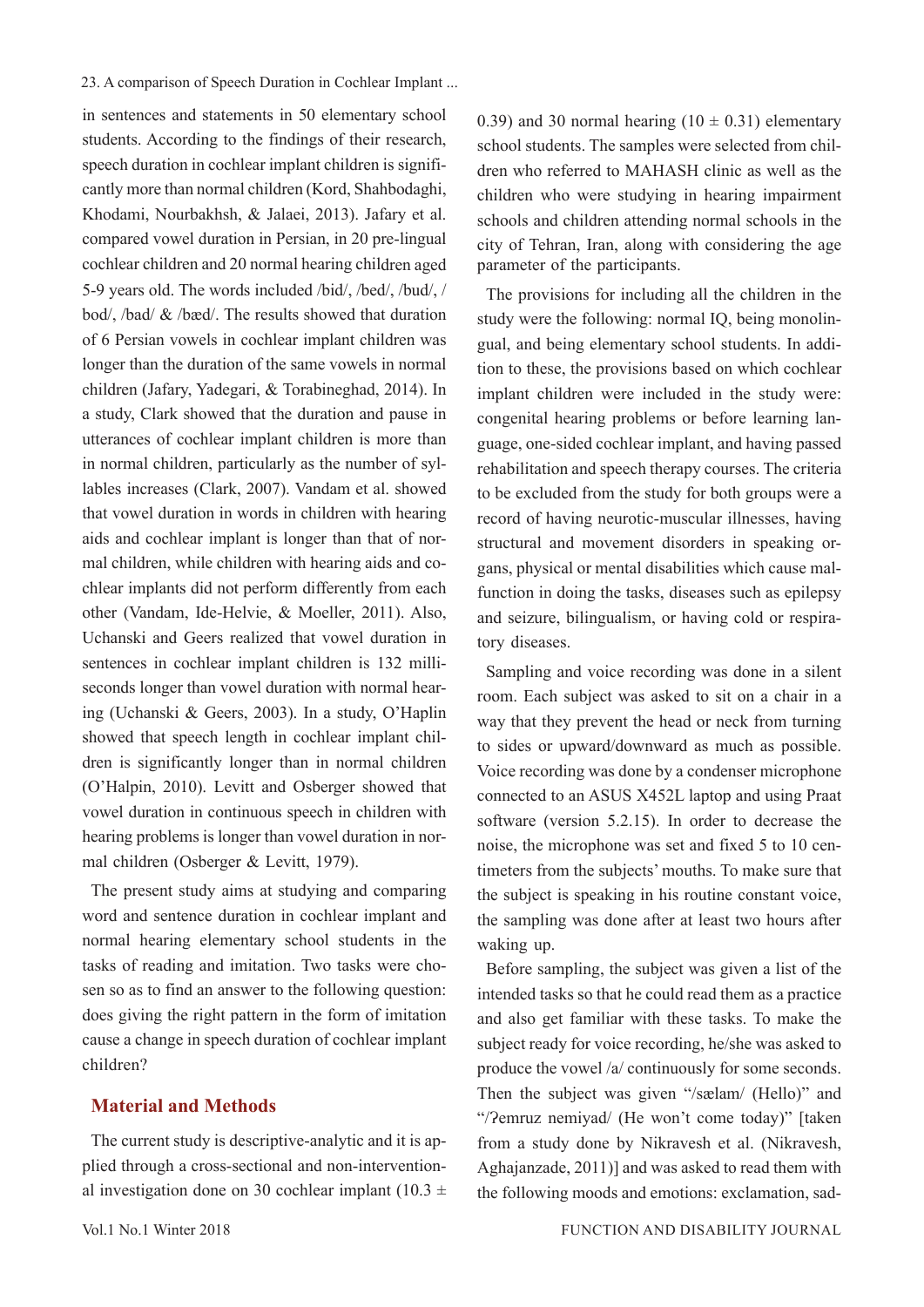ness, happiness, question, and statement. To guide the subject through different ways of articulation, the following emotions and sign were used: surprised, sad, happy, and question mark (?). In the next step, the subject was given a break and reward and was asked to do the same tasks by imitating the voices which had been recorded before.

Upon completion, the audio samples were TextGrided using Praat software. Then, by use of the proper script, the duration related to each sample was extracted. Statistical data analysis was done using SPSS (version 22).

## **Results**

The repeated measurement analysis indicated that the mean duration to produce "/sælam/" in different modes of imitation and reading had significant difference between the two groups (P-Value  $\leq 0.001$ ). As it can be seen in figure 1, the mean duration to produce "/sælam/" in all modes of imitation and reading in the cochlear implant group was longer than that of the normal group. Also, in the two groups as studied separately, the mean duration of "/sælam/" in different modes showed a significant difference (P-Value < 0.001). According to tables 2 and 3, the longest duration time in the two groups was that of exclamation imitation, the shortest duration time in the cochlear

implant group was that of reading in exclamation emotion, and the shortest duration time in normal hearing group was that of reading in statement mood. Also, it was observed that in both groups, mean duration in reading mode was less than that of imitation mode.

Mean duration of the sentence "/?emruz nemiyad/" in different modes of imitation and reading showed a significant difference between the two groups (P-Val $ue < 0.001$ ). As it can be observed in figure 2, mean duration of "/?emruz nemiyad/" in imitation as well as reading mode in the cochlear implant group was longer than that of the normal hearing group. Moreover, in the two groups as studied separately, the mean duration of "/?emruz nemiyad/" in different modes showed a significant difference (P-Value < 0.001). According to tables 2 and 3, the longest duration time in the cochlear implant group was that of reading in sad emotion, and the shortest duration time was that of imitation in statement mood. On the other hand, the longest duration time in the normal group was that of imitation in happiness emotion, and the shortest duration time was that of reading in statement mood. The comparison of mean duration of the sentence in reading and imitation showed that in the cochlear implant group, mean duration of the sentence in imitation was less than reading, while in the normal hearing group sentence duration in reading was less than imitation.



*Diagram 1. The comparison of mean duration of "/sælam/" in the two groups in different moods and emotions of imitation and reading by millisecond*

*Diagram 2. The comparison of mean duration of "/emruz nemiyad/" in the two groups in different moods and emotions of imitation and reading by millisecond*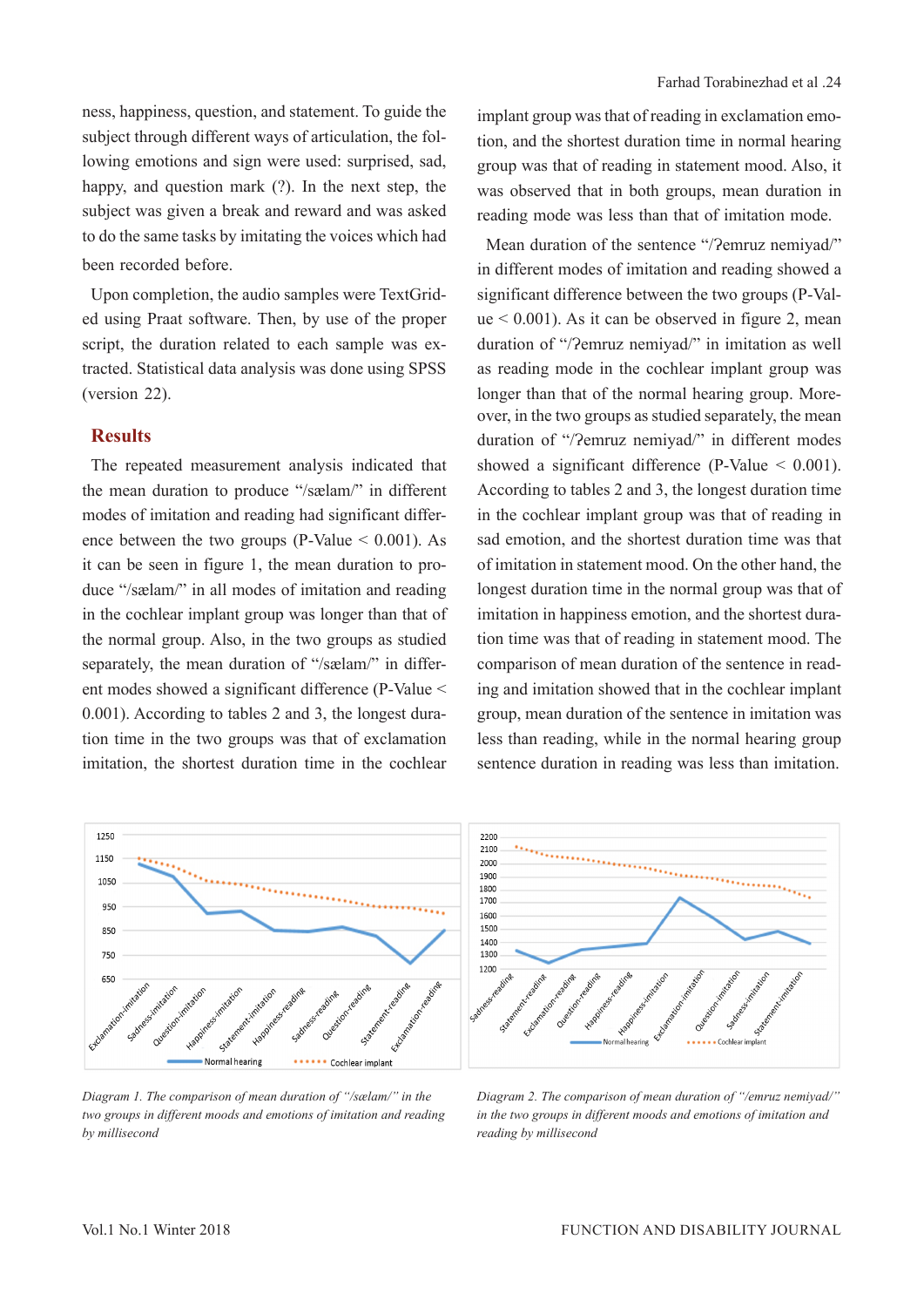*Table 1. Mean and standard deviation of duration of "/sælam/" and "/Ɂemruz nemiyad/" in different moods and emotions in imitation and reading in the two groups by millisecond*

|              |                  |           | <b>Cochlear Implant</b> | <b>Normal Hearing</b> |
|--------------|------------------|-----------|-------------------------|-----------------------|
| mood/emotion | Task             | Type      | Mean (SD)               | Mean (SD)             |
|              | $/s$ as lam $/$  | imitation | 1149.60 (54.47)         | 1127.06 (50.95)       |
|              |                  | reading   | 921.10 (54.67)          | 852.37 (51.23)        |
| exclamation  | /?emruz nemiyad/ | imitation | 1885.85 (81.92)         | 1127.06 (50.95)       |
|              |                  | reading   | 2040.64 (124.73)        | 852.37 (51.23)        |
| sadness      | $/s$ as lam $/$  | imitation | 1059.64 (46.30)         | 922.93 (43.31)        |
|              |                  | reading   | 948.76 (50.88)          | 826.18 (47.60)        |
| sadness      | /?emruz nemiyad/ | imitation | 1829.64 (81.07)         | 922.93 (43.31)        |
|              |                  | reading   | 2132.89 (110.86)        | 826.18 (47.60)        |
|              | /sælam/          | imitation | 1120.10 (51.66)         | 1078.53 (48.32)       |
| happiness    |                  | reading   | 978.39 (53.06)          | 865.00 (49.63)        |
|              | /?emruz nemiyad/ | imitation | 1120.10 (51.66)         | 1078.53 (48.32)       |
|              |                  | reading   | 978.39 (53.06)          | 865.00 (49.63)        |
|              | $/s$ as $lam/$   | imitation | 1045.78 (42.21)         | 933.68 (39.47)        |
|              |                  | reading   | 999.00 (51.96)          | 847.15 (48.61)        |
| question     | /?emruz nemiyad/ | imitation | 1045.78 (42.21)         | 933.68 (39.48)        |
|              |                  | reading   | 999.00 (51.96)          | 847.15 (48.61)        |
|              | $/s$ as $lam/$   | imitation | 1015.78 (47.17)         | 850.87 (44.12)        |
|              |                  | reading   | 947.67 (45.65)          | 716.31 (42.70)        |
| statement    | /?emruz nemiyad/ | imitation | 1015.78 (47.17)         | 850.87 (44.12)        |
|              |                  | reading   | 947.67 (45.65)          | 716.31 (42.70)        |

*Table 2. Sentence duration of broadcasted sound in different moods and emotions by millisecond*

| <b>Modes</b> | <b>Task</b>      | <b>Duration</b> |
|--------------|------------------|-----------------|
| exclamation  | $/s$ aelam $/$   | 1305            |
|              | /?emruz nemiyad/ | 1527            |
| sadness      | $/s$ aelam $/$   | 1038            |
|              | /?emruz nemiyad/ | 1473            |
| happiness    | /sælam/          | 932             |
|              | /?emruz nemiyad/ | 1799            |
| question     | /sælam/          | 972             |
|              | /?emruz nemiyad/ | 1370            |
| statement    | $/s$ as $lam/$   | 872             |
|              | /?emruz nemiyad/ | 1388            |

*Table 3. Variation range of duration of "/sælam/" and "/Ɂemruz nemiyad/" in the two groups in different moods and emotions*

| <b>Task</b>      | <b>Type</b> | <b>Hearing</b>   | $Max - Min$              |
|------------------|-------------|------------------|--------------------------|
|                  | Imitation   | cochlear implant | $exclamation - happings$ |
| $/s$ as $lam/$   |             | normal           | happiness - exclamation  |
|                  | Reading     | cochlear implant | exclamation - happiness  |
|                  |             | normal           | $s$ adness – statement   |
| /?emruz nemiyad/ | Imitation   | implant cochlear | happiness – statement    |
|                  |             | normal           | $statement - happings$   |
|                  | Reading     | cochlear implant | happiness - sadness      |
|                  |             | normal           | happiness - sadness      |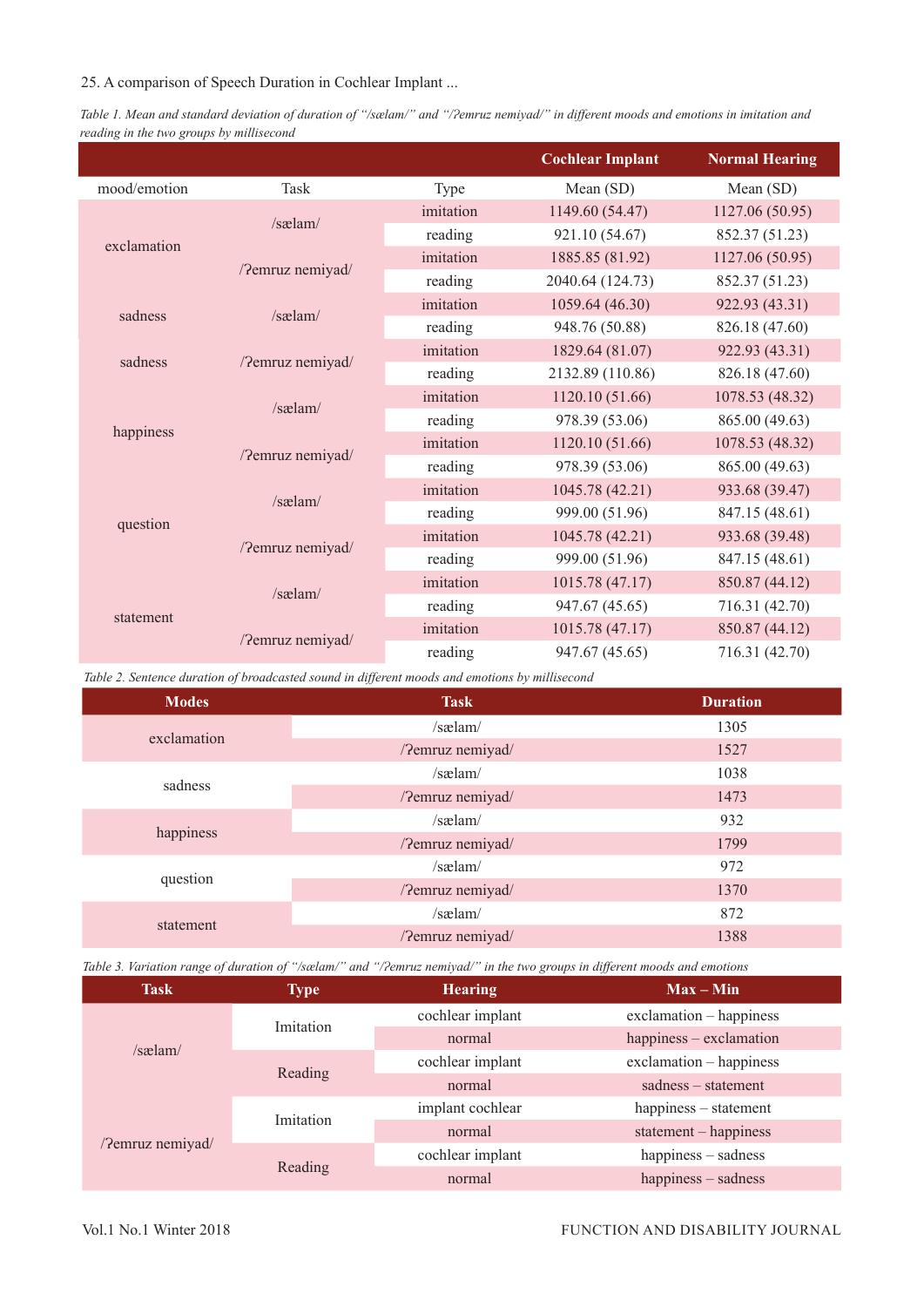## **Discussion**

This study aims at comparing word and sentence duration in cochlear implant and normal elementary school students in imitation and reading. Hence, the word "/sælam/" and the sentence "/?emruz nemiyad/" were chosen because they are used in everyday speaking, they are not dependent on the subjects level of knowledge, they are short, and they can be measured quickly.

The results showed that mean duration of "/sælam/" in cochlear implant children in all moods and emotions (exclamation, sadness, happiness, question, and statement) is significantly longer than in normal hearing children both in imitation and reading.

It was observed that mean duration of "/sælam/" in both groups in all modes is shorter in reading as compared to imitation, which maybe because the test is a one-word that is considered as an everyday use with which the subjects are familiar. In other words, this result is because the participant reads the word in a short time in the process of reading the whole word while in imitation, the subject tries to imitate the speech pattern which s/he has heard and that causes the contestant to imitate the one-word slower than when s/he tries to read it.

The results also showed that the mean duration of "/?emruz nemiyad/" in cochlear implant children is longer than in normal hearing children in all modes of imitation and reading.

The mean duration of the sentence "/?emruz nemiyad/" in cochlear implant group is longer in reading as compared to imitation, contrary to the result of reading the word "/sælam/" where the distance between the reading curve of the two groups is low. In reading the sentence "/?emruz nemiyad/", the distance between the curve of the two groups has been much bigger – which shows that the cochlear implant group takes a much longer duration in reading the sentence than the normal hearing group. It can be deducted that since the sentence is composed of two words and there is a long pause between the two words, cochlear implant children take a much longer duration to finish

reading the sentence. of . This is because one of the features of speech prosody in children with hearing impairment is long pauses (Clark, 2007), while in imitation, the subject imitates the pattern which is not much paused. Moreover, as discussed by Clark, as the number of the syllables increases, the duration needed by cochlear implant children becomes longer than that needed by normal children.. Thus, the increase in number of the syllables in the sentence "/?emruz nemiyad/" can be another reason for the duration difference between the two groups. (Clark, 2007).

The results of the present study show that the mean duration of cochlear implant children in all tasks is longer than in normal children. Kord et al. have also indicated that the mean duration of cochlear implant children in question and statement moods is significantly longer than normal hearing children (Kord, Shahbodaghi, Khodami, Nourbakhsh, & Jalaei, 2013). Jafary's study also indicated that cochlear implant children's duration of the Persian language vowels is longer than normal children (Jafary, Yadegari, & Torabineghad, 2014).

The present study as well as Clark's study indicated that the duration needed by cochlear implant children speech, particularly when the number of the syllables increases, is longer than that needed by normal children (Clark, 2007). The results of the study of Vandam et al. indicated that vowel duration in words pronounced by cochlear implant children is longer than that in normal children (Vandam, Ide-Helvie, & Moeller, 2011). Also, Uchanski and Geers indicated that vowel duration in sentences said by cochlear implant children is longer than normal hearing children (Uchanski & Geers, 2003). In a study, O'Halpin indicated that speech duration in cochlear implant children is significantly longer than in normal children (O'Halpin, 2010). Levitt and Obseger indicated that vowel duration in the group with severe hearing impairment is longer than in the normal hearing group (Osberger & Levitt, 1979).

Hence, the results of the present study are the same as previous studies and all indicate that mean duration of speech in cochlear implant children is longer than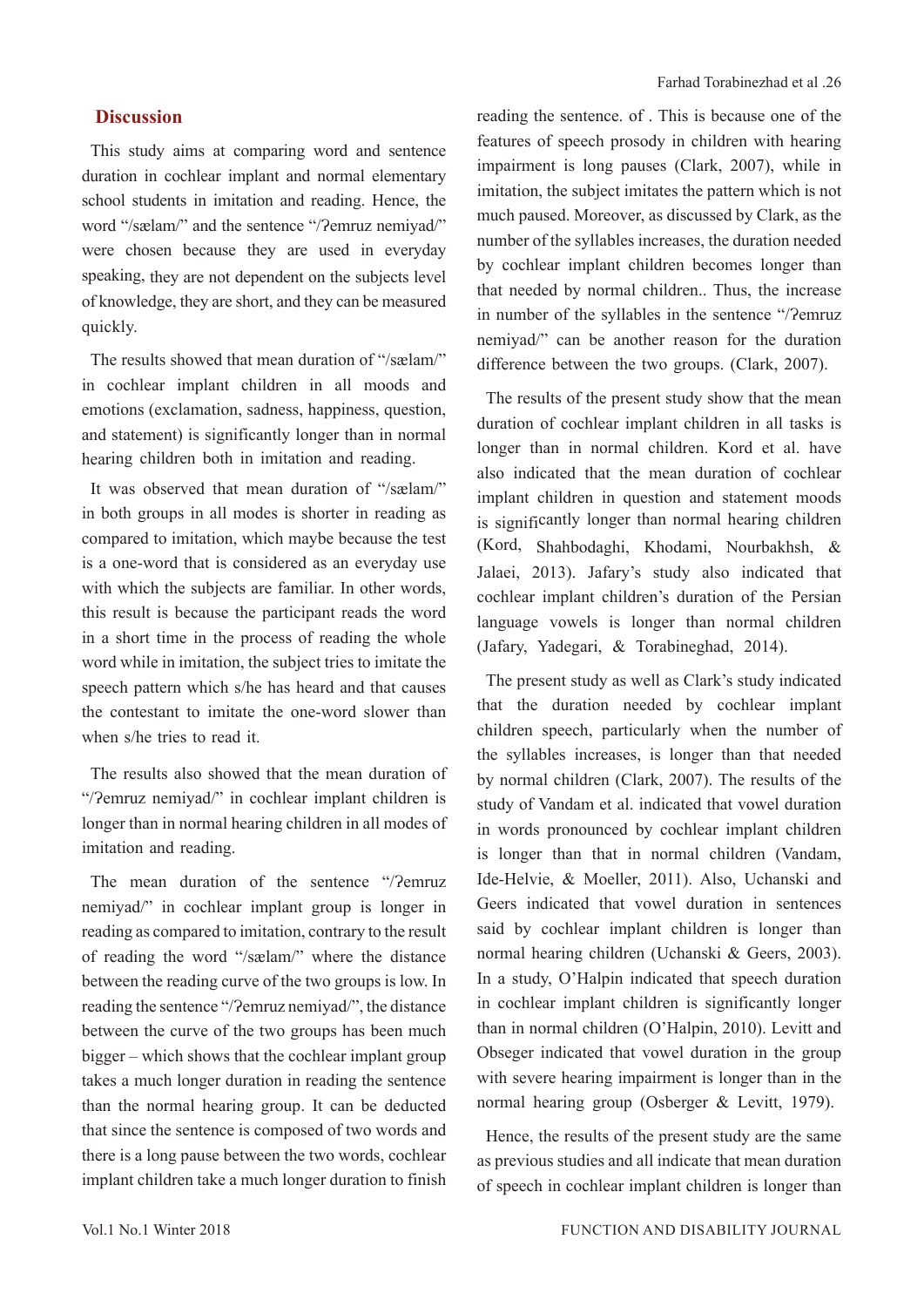in normal children. The analysis of mean duration in the cochlear implant group in different moods and emotions indicated that the mean duration is different in different modes of the word "/sælam/" and the sentence "/?emruz nemiyad/" in such a way that the longest duration in the word "/sælam/" was that of imitation with exclamation emotion, and the shortest was that of reading in exclamation emotion. Also, the longest duration in the sentence "/?emruz nemiyad/" was that of reading in sad emotion, and the lowest was that of imitating in statement mood. The mean duration of different modes of the aforementioned word and sentence in normal group also showed different values, such that the longest word duration in this group was that of imitation with exclamation emotion, and the lowest was that of reading in statement mood. Also, the longest sentence duration was that of imitation with happy emotion, and the lowest was that of reading in statement mood. Therefore, it can be deducted that a word or a sentence in different modes (exclamation, sadness, happiness, question, and statement) has different durations and one factor that affects speech duration is its emotional state. Nikravesh has also indicated that different moods of a sentence have different durations as well (Nikravesh, 2010).

In addition to studying the mean duration between the two groups, the present study also aims at finding an answer to the following question: Will the duration disorder in cochlear implant children be improved by giving an appropriate duration pattern in imitation mode?

The longest mean duration (tables  $2 \& 3$ ) in the two groups in imitating "/sælam/" was that of exclamation emotion, and the longest mean duration of "/?emruz nemiyad/" was that of happy emotion – which is completely similar to the longest duration of the broadcasted sounds in the word and the sentence. Also, the lowest mean duration in the two groups in imitating both tasks (imitation and reading) was similar to one another and different from the broadcasted sound. The lowest duration of "/sælam/" in the two groups was that of happy emotion, and in broadcasted sound

was that of statement tone. Also, the lowest duration of "/?emruz nemiyad/" in the two groups was that of statement mood, and in the broadcasted sound, it was that of question mood. The cochlear implant group had a relatively similar performance to that of the normal group in imitating the word and the sentence, in such a way that the longest and lowest duration in the two groups in the given tasks is similar and there is no meaningful difference between the variation ranges of the two groups. On this basis, it can be understood that when the duration of the given task is long, the cochlear implant group as well as the normal group is able to imitate it properly, while when the duration of the given task is short, neither of the two groups are able to imitate it. Therefore, it can be deducted that both groups have probably understood the notion of duration and were trying to imitate it, but they could not adjust its level.

Since duration is one of the main components of speech intonation and any damage to it results in defect(s) in intonation and decreases speech clarity of these children, in the present study, duration was studied as a prosodic element. The present study aimed at presenting an appropriate solution to decrease duration, and hence enhancing the intonation and speech clarity of cochlear implant children. For this purpose, the imitation therapeutic method was applied, but the results indicated that cochlear implant children's performance in imitation differs depending on the type of the task and its emotional state. Therefore, it can be said that the imitation method is probably not an appropriate method to improve duration in these children and hence more appropriate methods should be looked for.

## **Conclusion**

In general, the duration of speech in cochlear implant children in various emotional states, in imitation and reading, is longer than normal hearing children. Although cochlear implant children's performance in imitation is relatively similar to normal hearing children, but their performance in reading is very different and their mean duration of speech, particularly as the number of the syllables increases, is much longer than normal group which could be probably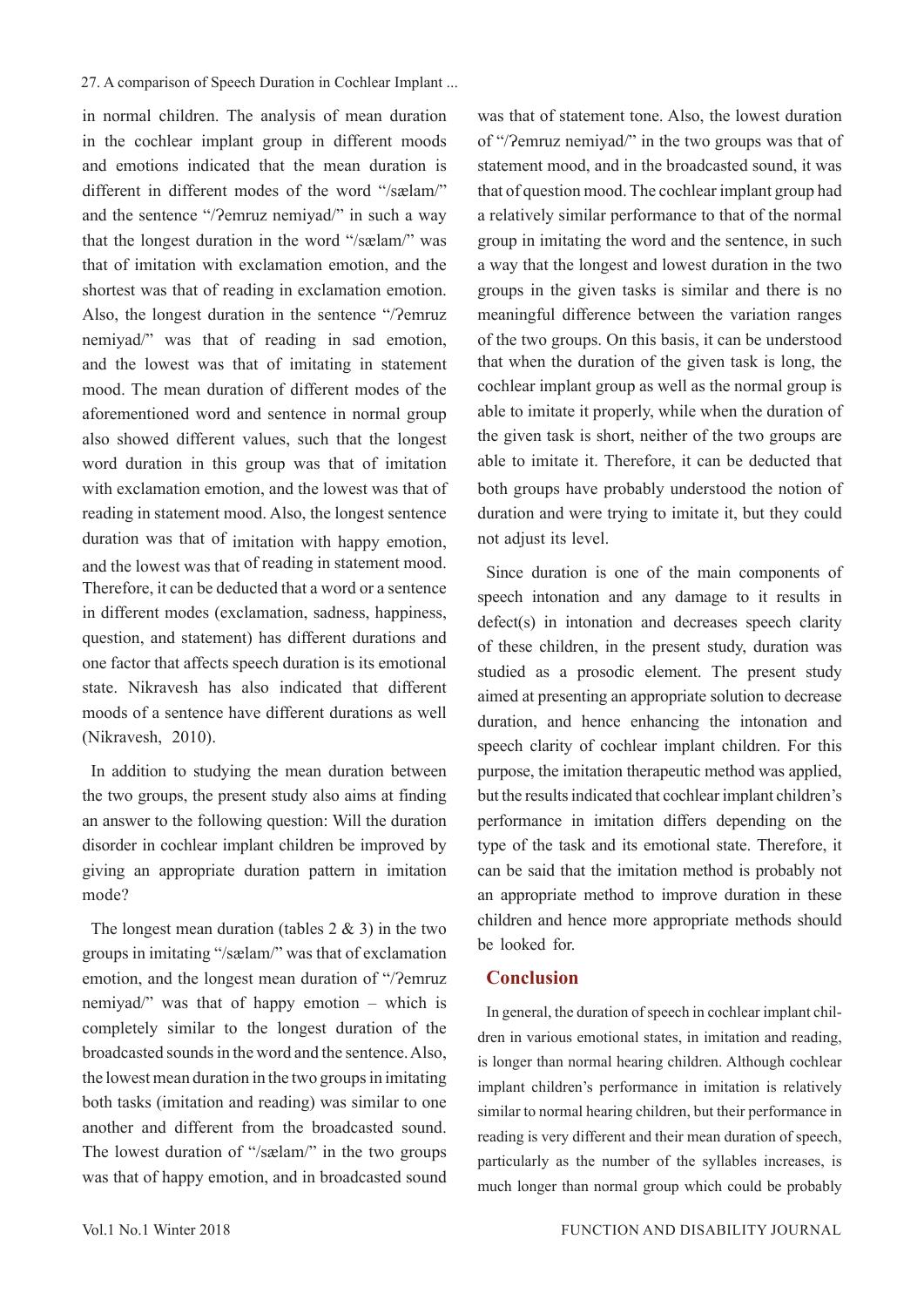due to patterns being internal – which exposes itself more in reading. CI children's longer duration results in disruption of their speech intonation. Although the results showed that the imitation method does not cause cochlear implant children to follow speaker's duration as they should, but when the duration of the given tasks is long, cochlear implant children are able to imitate it. Hence, it is suggested that the therapists who deal with such children begin the treatment from the highest level of duration if they utilize imitation method for modifying duration.

#### **References**

Afshar, M. R., Qorbani, A. Jalilevan, N., & Kamil, M. (2013). Providing the Non-Word Repetition test and determining its validity and reliability and comparing phonological working memory in 4 to 6 Farsi-speaking normal and SSD children in Tehran City. Rehabilitation Sciences, 9(5).

Calmels, M. N., Saliba, I., Wanna, G., Cochard, N., Fillaux, J., Deguine, O., & Fraysse, B. (2004). Speech perception and speech intelligibility in children after cochlear implantation. International journal of pediatric otorhinolaryngology, 68(3), 347-351.

Carter, A. K., Dillon, C. M., & Pisoni, D. B. (2002). Imitation of nonwords by hearing impaired children with cochlear implants: Suprasegmental analyses. Clinical Linguistics & Phonetics, 16(8), 619-638.

Casserly, E. D., & Pisoni, D. B. (2013). Nonword repetition as a predictor of long-term speech and language skills in children with cochlear implants. Otology & neurotology: official publication of the American Otological Society, American Neurotology Society [and] European Academy of Otology and Neurotology, 34(3), 460.

Chen, Y., Wong, L. L., Chen, F., & Xi, X. (2014). Tone and sentence perception in young Mandarin-speaking children with cochlear implants. International journal of pediatric otorhinolaryngology, 78(11), 1923-1930.

Corbetta, L. K., Danhauer, J. L., & Prutting, C. A. (1990). A young meningitically deaf child with a cochlear implant: a case study. International journal of pediatric otorhinolaryngology, 20(1), 25-43.

Corriveau, K. H., Goswami, U., & Thomson, J. M.

This research was supported by grants provided from Department of Speech & Language phytology, affiliated to Iran University of Medical Sciences.

#### **Conflict of Interest**

Authors declared no conflict of interest.

(2010). Auditory processing and early literacy skills in a preschool and kindergarten population. Journal of learning disabilities, 43(4), 369-382.

Dawson, P., Busby, P., McKay, C., & Clark, G. M. (2002). Short-term auditory memory in children using cochlear implants and its relevance to receptive language. Journal of Speech, Language, and Hearing Research, 45(4), 789-801.

Dillon, C. M., Burkholder, R. A., Cleary, M., & Pisoni, D. B. (2004). Nonword Repetition by Children With Cochlear ImplantsAccuracy Ratings From Normal-Hearing Listeners. Journal of Speech, Language, and Hearing Research, 47(5), 1103-1116.

Fallon, M., Peelle, J. E., & Wingfield, A. (2006). Spoken sentence processing in young and older adults modulated by task demands: evidence from self-paced listening. The Journals of Gerontology Series B: Psychological Sciences and Social Sciences, 61(1), P10-P17.

Hasanzadeh, S., & Minaiee, A. (2001). Adaptation and standardization of language development test TOLD-P: 3 for persian language children. Tehran: Research on exceptional children.

Henry, B. A., Turner, C. W., & Behrens, A. (2005). Spectral peak resolution and speech recognition in quiet: normal hearing, hearing impaired, and cochlear implant listeners. The Journal of the Acoustical Society of America, 118(2), 1111-1121.

Huttenlocher, J., Vasilyeva, M., Cymerman, E., & Levine, S. (2002). Language input and child syntax. Cognitive psychology, 45(3), 337-374.

Ibertsson, T., Willstedt-Svensson, U., Radeborg, K., &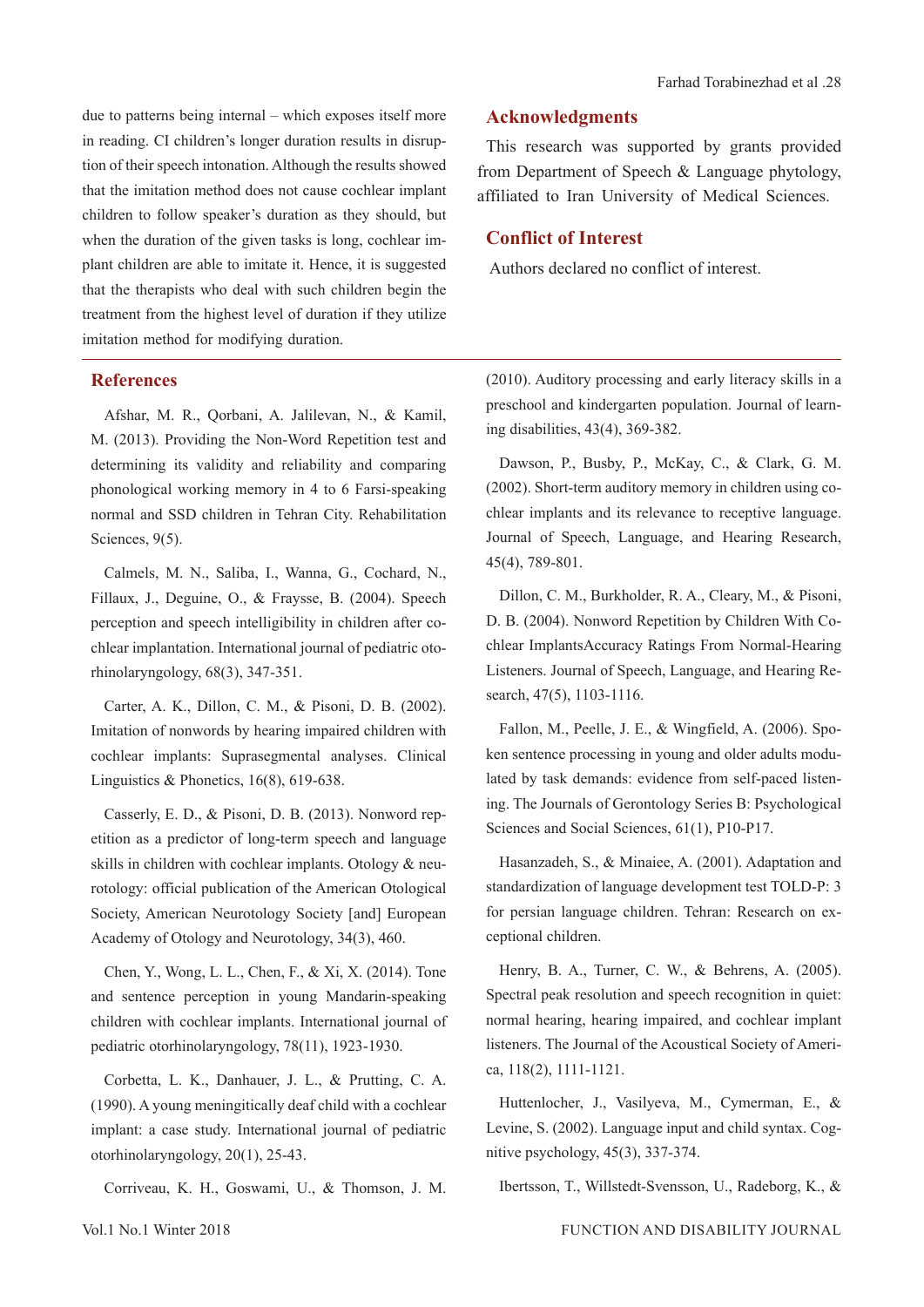Sahlén, B. (2008). A methodological contribution to the assessment of nonword repetition—a comparison between children with specific language impairment and hearing-impaired children with hearing aids or cochlear implants. Logopedics Phoniatrics Vocology, 33(4), 168- 178.

Jiménez, M. S., Pino, M. J., & Herruzo, J. (2009). A comparative study of speech development between deaf children with cochlear implants who have been educated with spoken or spoken+ sign language. International journal of pediatric otorhinolaryngology, 73(1), 109-114.

Lee, Y., Yim, D., & Sim, H. (2012). Phonological processing skills and its relevance to receptive vocabulary development in children with early cochlear implantation. International Journal of Pediatric Otorhinolaryngology, 76(12), 1755-1760.

Lina-Granade, G., Comte-Gervais, I., Gippon, L., Nappez, G., Morin, E., & Truy, E. (2010). Correlation between cognitive abilities and language level in cochlear implanted children. Cochlear implants international, 11(sup1), 327-331.

Löfkvist, U., Almkvist, O., Lyxell, B., & Tallberg, M. (2014). Lexical and semantic ability in groups of children with cochlear implants, language impairment and autism spectrum disorder. International journal of pediatric otorhinolaryngology, 78(2), 253-263.

Mandal, J. C., Kumar, S., & Roy, S. (2016). Comparison of auditory comprehension skills in children with cochlear implant and typically developing children. International journal of pediatric otorhinolaryngology, 91, 113-120

McKinlay, A. (2011). Vineland Adaptive Behavior Scale. Encyclopedia of Child Behavior and Development. New York: Springer, 1544-1545. https://doi. org/10.1007/978-0-387-79948-3\_1602

Mohamadi, R., Alavije, M. R., Minayi, A., Modaresi, Y., Dastjerdi, M. K., & Ghaderi, M. (2015). Generation and Content Validation of a Persian Syntax Comprehension Test. Psychology of Language and Communication, 19(3), 222-236.

Nittrouer, S., Caldwell, A., Lowenstein, J. H., Tarr, E.,

& MHolloman C. (2012). Emergent literacy in kindergartners with cochlear implants. Ear and hearing, 33(6), 683.

Percy-Smith, L., Busch, G., Sandahl, M., Nissen, L., Josvassen, J. L., Lange, T., Rusch, E., & Cayé-Thomasen, P. (2013). Language understanding and vocabulary of early cochlear implanted children. International journal of pediatric otorhinolaryngology, 77(2), 184-188.

Pisoni, D. B., & Cleary, M. (2003). Measures of working memory span and verbal rehearsal speed in deaf children after cochlear implantation. Ear and hearing, 24(1 Suppl), 106S.

Razavieh, A., & Shahim, S. (1990). Adaptation and standardization of Wechsler Preschool and Primary Scale of Intelligence in Iran. Journal of Social Sciences and Humanities, Shiraz University, 10, 49-74. Retrieved from

Soleymani, Z., Amidfar, M., Dadgar, H., & Jalaie, S. (2014). Working memory in Farsi-speaking children with normal development and cochlear implant. International journal of pediatric otorhinolaryngology, 78(4), 674-678.

Willis, S., Goldbart, J., & Stansfield, J. (2014). The strengths and weaknesses in verbal short-term memory and visual working memory in children with hearing impairment and additional language learning difficulties. International journal of pediatric otorhinolaryngology, 78(7), 1107-1114.

Willstedt-Svensson, U., Löfqvist, A., Almqvist, B., & Sahlén, B. (2004). Is age at implant the only factor that counts? The influence of working memory on lexical and grammatical development in children with cochlear implants. International journal of audiology, 43(9),506-515.

Wingfield, A., & Tun, P. A. (2001). Spoken language comprehension in older adults: Interactions between sensory and cognitive change in normal aging. Seminars in Hearing, Copyright© 2001 by Thieme Medical Publishers, Inc., 333 Seventh Avenue, New York.